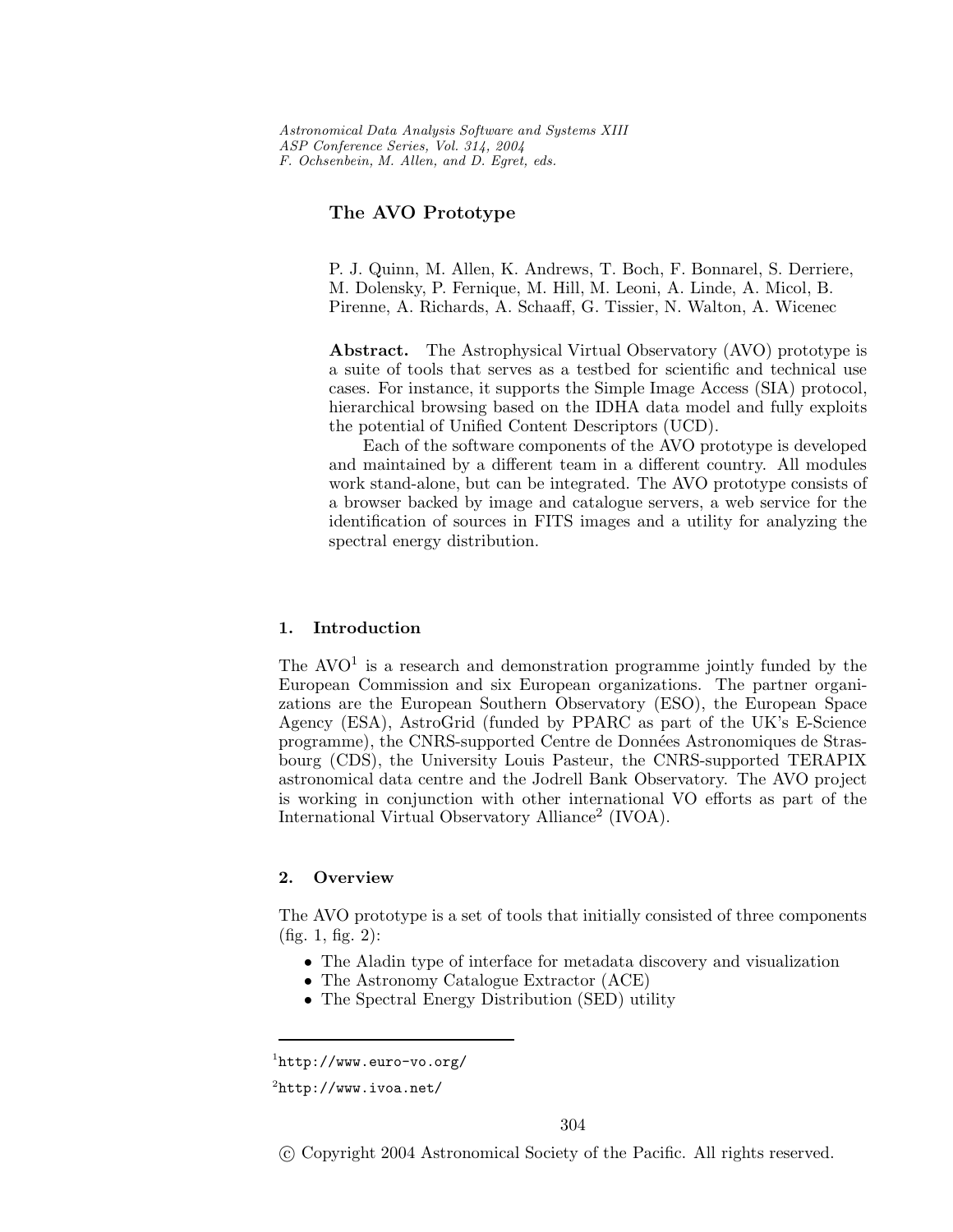stronomy Catalogue Extractor (ACE) **Spectral Energy Distribution Utility** 112223<br>112349<br>112374<br>111965<br>11977<br>110507<br>110501<br>110501<br>110501<br>110501<br>110501 77759<br>77751<br>777517208<br>77208<br>77182<br>77182<br>77852<br>77582<br>77582<br>77582<br>77582 Aladin Type of Interface  $AVO<sub>max</sub>$  $\frac{1}{2}$  see. .  $\begin{array}{|c|c|c|c|}\hline \text{Relp on} & \text{Retrbar} \end{array}$ ౹ౚ **Evaluation Copies & Docu** 

Figure 1. AVO software components.

Recently VO-India contributed the VOTable plotter VOPlot and further work continues, for instance, into a cross matching facility.

http://www.euro-vo.org/twiki/bin/view/Avo/SwgDownload



Figure 2. Hierarchical tree of available data for given patch of sky.

# **3. VOTable & UCD**

The various modules exchange information in UCD tagged VOTable format (fig. 3). Although often compared to the FITS format its scope is much wider and the format far more versatile. Uniform Content Descriptors (UCDs) are meta data to describe astronomical parameters. UCDs are arranged in a hierarchical tree. UCDs and extensions thereof will soon form the basis of a meta data standard for expressing meaning in astronomical terms in a system independent way.